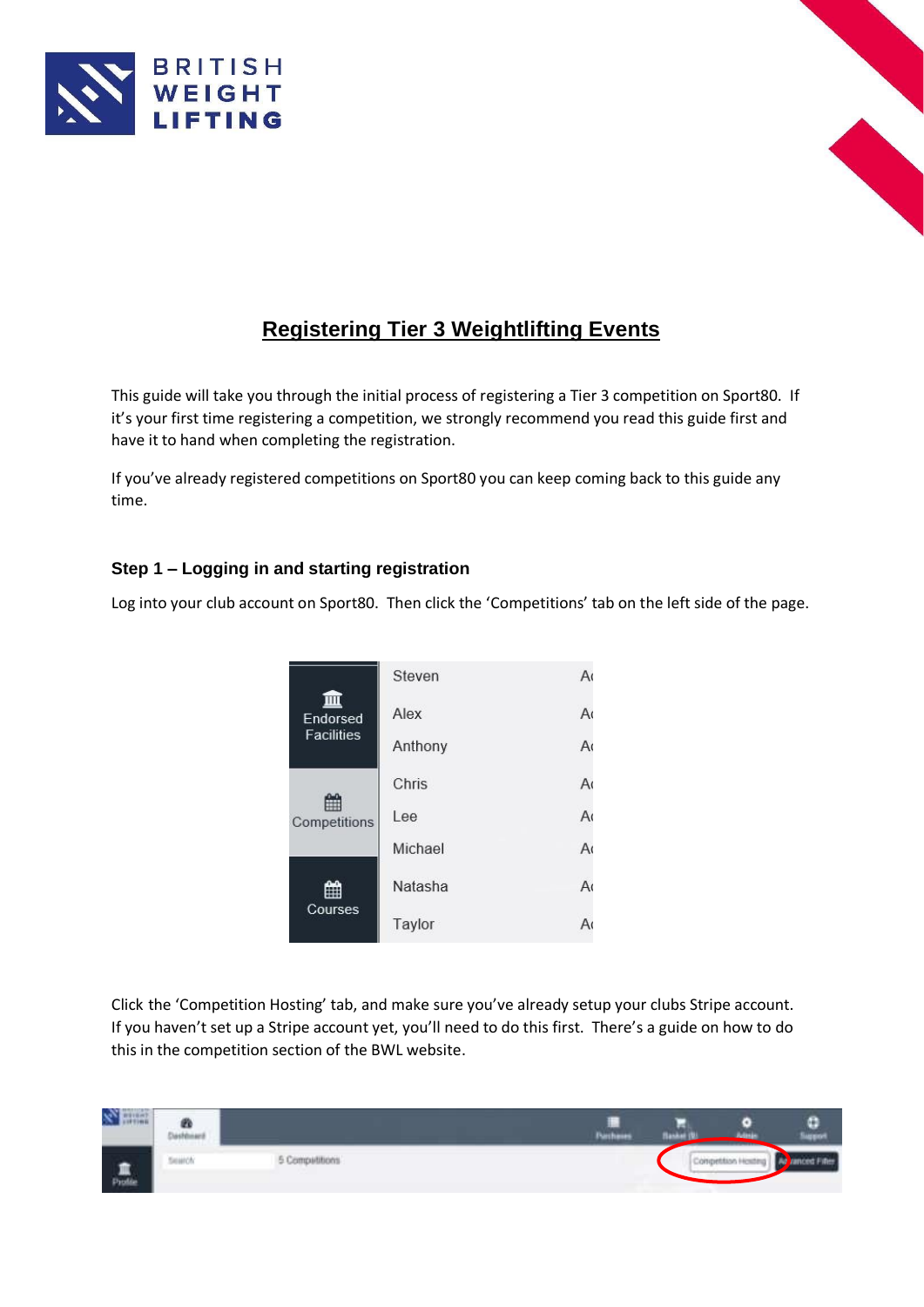## After clicking on competition hosting tab, a pop up will appear. You **must** select the 'Competition Sanctioning £25.00' tab.



## After selecting competition sanctioning, you'll need to read and agree to the Terms and Conditions of the platform operator (Sport80) and to the BWL Terms and Conditions of Tier 3 event hosting.

Platform Terms And Conditions

Members will register to enter an event by accessing the Platform. Competitions appear in the 'Competition' section of an individual's account or can be accessed via https://twi.sö0testing.co.uk/ev

If you have members that don't have access to the Internet then please direct them to call your Support Team. Under no circumstances must you promote entry to the competition by any other method, particularly entry via paper form, either post or digitally. The link above is to be promoted via the Club or Competition specific website as well as social media and all other means you use to ensure as wide a reach as possible.

Members will be asked to create an account and register athletes before being able to enter an competition. Payments are processed using Stripe - fees associated with Stripe are 1.4% + 20p. All fees are passed onto the end user and clearly displayed before they checkout.

Fees for use of the Sport 80 Platform are 4% + VAT of each and every item processed on your behalf via the Platform. We impose a minimum<br>processing fee of £1.00 per transaction. In the event of an entrant cancelling an com

As we collect entry fees on your behalf and control cancellations and refunds we retain all monies until the competition has completed. Once you notify us that an competition has finished we issue a detailed transaction report for you to audit and verify. Once agreed, all entry fees collected for your competition(s) will be paid to you via Direct Bank Transfer, minus our fees and those of our payment providers where applicable. All transfers of funds take place 30 days from the date you notify us that the event has finished. In order to begin this process the competition organiser is required to send an 'Competition Complete' notice on the first working day of the week after an competition has finished.

Once members have entered the competition successfully, nanves will appear on the live entry list which can be viewed by clicking on the button on the competition information screen within the platform

The above points outline the Sport 80 Services Limited's Terms and Conditions. By continuing beyond this page you confirm that you have read and agree to all terms and conditions of use. To yew our detailed terms and conditions please (click here) for more information

> Accept Terms And Conditions

ent\_sanctioning/form7id=208doody\_cid=568428/d\_sport=108at=48\_+1540215867

#### **Step 2 – The registration form**

Now you can fill in the registration form for your competition.

On the first page 'Event Info' make sure to remember these things: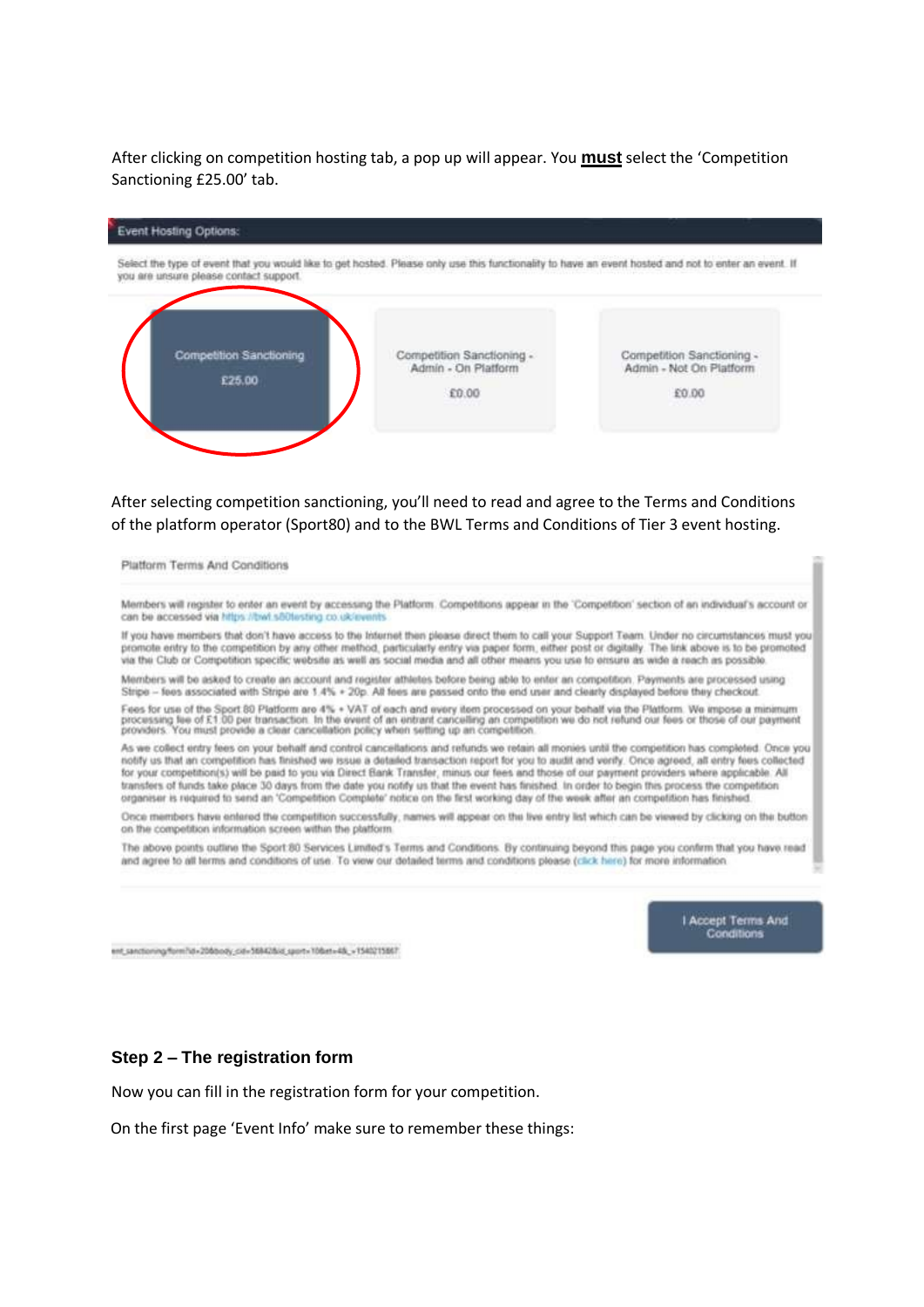- Always include the year of the competition in the name. E.g. Birmingham Open 2020
- If you set your closing date for 00:00 on 1 July, entries will close as soon the date becomes 1 July. Therefore you should set entries to close at 11:59pm



## A complete 'Event Info' page should look like this:

| vent Info             | <b>Event Format</b>                     | Organiser Information            | Venue Address | Venue Information                                          | Anti-Doping |
|-----------------------|-----------------------------------------|----------------------------------|---------------|------------------------------------------------------------|-------------|
| Event Name *          | ⊕                                       | Northern Weightlifting Schools ( |               | We recommend entries open<br>at least 2 months before your |             |
| Start Date *          | 2018-11-29<br>⊯                         |                                  |               | competition                                                |             |
| End Date <sup>*</sup> | 2018-11-29<br>⊯ا                        |                                  |               |                                                            |             |
| Website               | www.yourwebsite.co.uk<br>$\Theta$       |                                  |               |                                                            |             |
| Categories *          | Men's Senior X<br>Е<br>Women's Senior x |                                  |               |                                                            |             |
| Entry open date       | 2018-09-24 00:00<br>■                   |                                  |               | We recommend closing entries                               |             |
| Closing date *        | 曲<br>2018-11-11 00:00                   |                                  | competition   | around two weeks before your                               |             |

 $1/6$ Please ensure you complete all fields marked with \*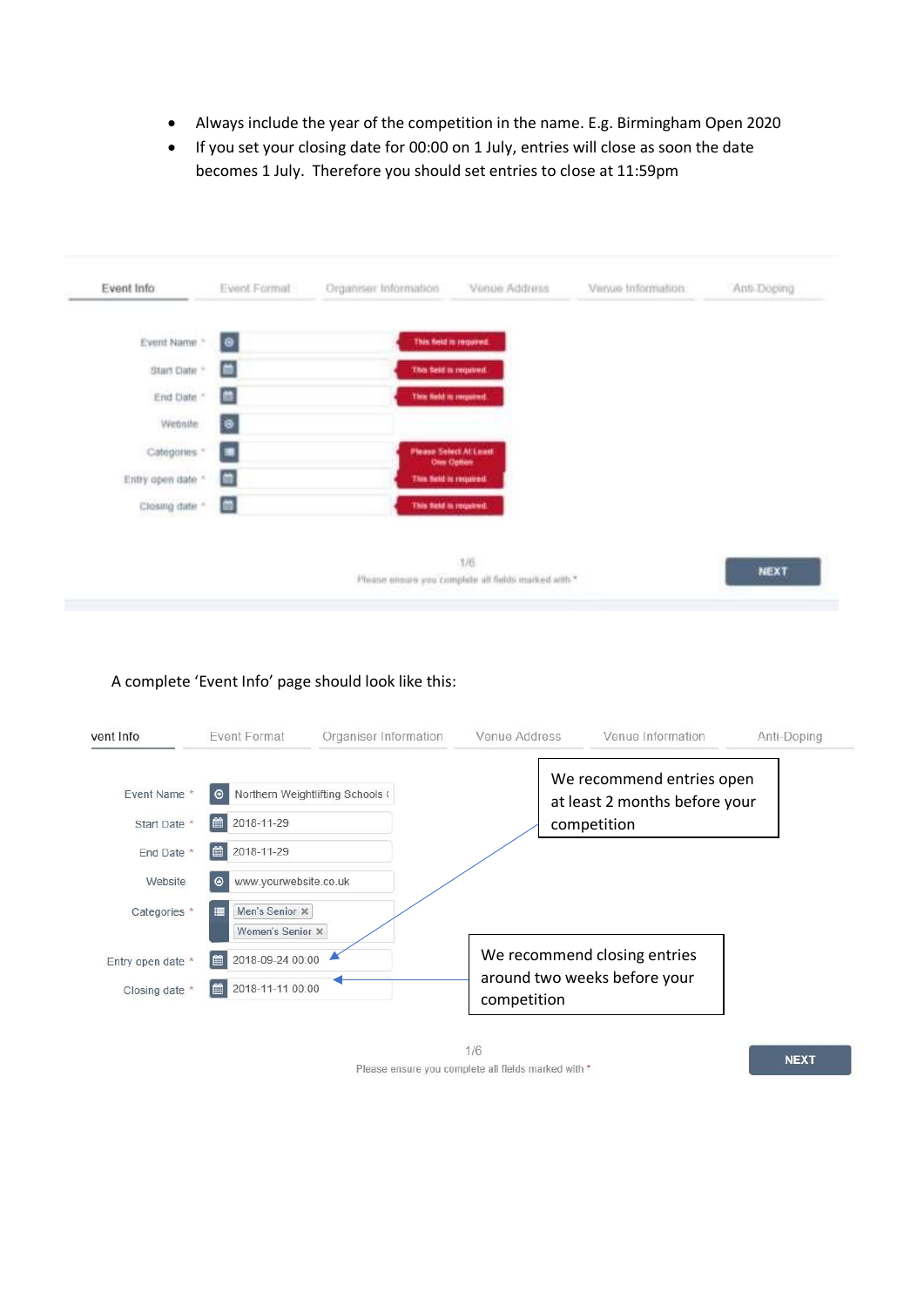On the Event Format page, you must always select 'Tier 3'. If you select any other options your hosting request will be rejected.

| Event Info    | Event Format | Origanisar Information                                                                                                                                                                                                                                                                                                                                                                                                                                                                                                                                                                                                                                                                                                                                                                                                                                                                                                                                                                                                                                  | Venue Address                                              | Venus Information | Arifi-Dobing |
|---------------|--------------|---------------------------------------------------------------------------------------------------------------------------------------------------------------------------------------------------------------------------------------------------------------------------------------------------------------------------------------------------------------------------------------------------------------------------------------------------------------------------------------------------------------------------------------------------------------------------------------------------------------------------------------------------------------------------------------------------------------------------------------------------------------------------------------------------------------------------------------------------------------------------------------------------------------------------------------------------------------------------------------------------------------------------------------------------------|------------------------------------------------------------|-------------------|--------------|
|               |              | - Tier 1 - British (Home Nation Staff Only) - Competitions and Events designated by BWL as British i.e. covering the whole of the United<br>Kingdom of Great Britain and Northern Ireland. They may also act as qualification and selection events for British international teams.<br>- Tier 2 - Home Nation (Home Nation Staff Only) - Competitions and Events designate by EWI, as Home Nation covering solely and only<br>one of the Horne Nations of the UK: England, Northern Ireland, Scotland and Wales. They may also act as qualification and selection<br>events for Home Nation and Biltish international teams. Competitions that involve between 2 and 3 Home Nations are at this level.<br>- Tier 3 - Ranking (Open to all) - Competitions and Events within a single Home Nation which act as entry and qualification to Tier 1 and<br>Tier 2 competitions and events, as well DVIL ranking lists.<br>- International (Home Nation Staff Only) - An international weightlifting event governed by the NVF, EWF, CWF or other recognised |                                                            |                   |              |
| Match Level * | Tiel 3.      | $\times$                                                                                                                                                                                                                                                                                                                                                                                                                                                                                                                                                                                                                                                                                                                                                                                                                                                                                                                                                                                                                                                |                                                            |                   |              |
| <b>PREV</b>   |              |                                                                                                                                                                                                                                                                                                                                                                                                                                                                                                                                                                                                                                                                                                                                                                                                                                                                                                                                                                                                                                                         | 200<br>Please ensure you complete all fields marked with * |                   | NEXT         |

The next section is information about you, the organiser. This information is only available to British Weight Lifting and will not be publicly.

The Safeguarding Officer can be the same person as the Event Organiser. To learn more about the role of the Safeguarding Officer visit the safeguarding section of the BWL website.

| Event Info                                        | Event Format   | Organiser Information                                                                                                  | Venue Address                                              | Verius Information | Anti-Doping |
|---------------------------------------------------|----------------|------------------------------------------------------------------------------------------------------------------------|------------------------------------------------------------|--------------------|-------------|
|                                                   |                | The event organiser can be a person, club or organisation, but the name must motch that on the event insurance policy. |                                                            |                    |             |
| Event Organiser."                                 | $\bullet$      |                                                                                                                        |                                                            |                    |             |
| Event Organiser Email *                           | $\bullet$      |                                                                                                                        |                                                            |                    |             |
| Event Cirganiser Phone -                          | iC.<br>in-     |                                                                                                                        |                                                            |                    |             |
| Event Safeguarding Officer ?<br>Name              | $\circledcirc$ |                                                                                                                        |                                                            |                    |             |
| Event Safeguarding Officer. <sup>+</sup><br>Email | $\bullet$      |                                                                                                                        |                                                            |                    |             |
| Event Sateguarding Officer<br>Phone               | 58 v<br>×.     |                                                                                                                        |                                                            |                    |             |
|                                                   |                |                                                                                                                        | n.                                                         |                    |             |
| PREV                                              |                |                                                                                                                        | 3/6<br>Please smaars you complete all fields marked with * |                    | NEXT        |

Here is what the completed 'Organiser Information' page should look like: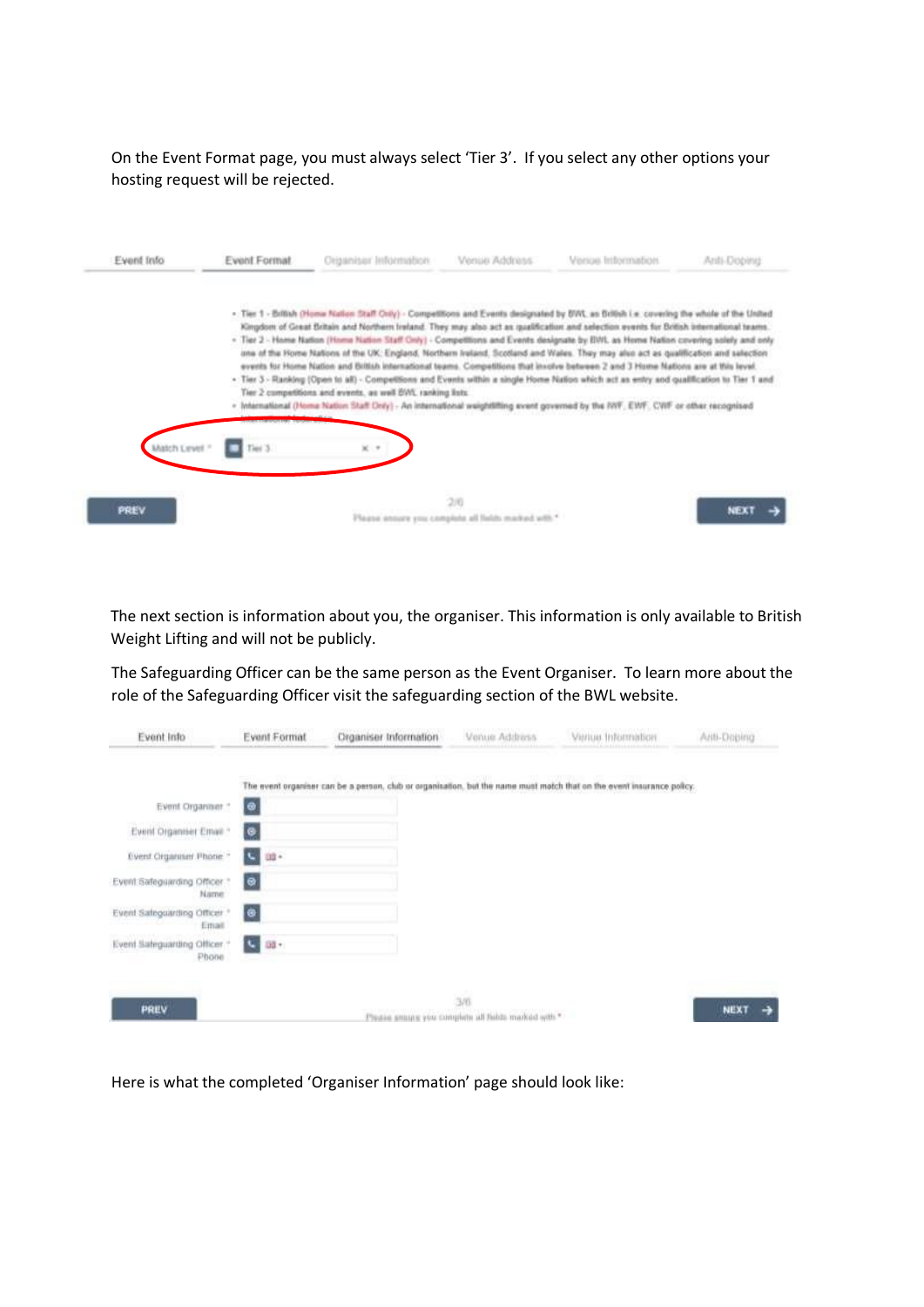| Event Info                            | <b>Event Format</b>                | Organiser Information                                                                                                  | Venue Address                                                          | Venue Information | Anti-Doging |
|---------------------------------------|------------------------------------|------------------------------------------------------------------------------------------------------------------------|------------------------------------------------------------------------|-------------------|-------------|
|                                       |                                    | The event organiser can be a person, club or organisation, but the name must match that on the event insurance policy. |                                                                        |                   |             |
| Event Organiser ~                     | <b>British Weight Lifting</b><br>е |                                                                                                                        |                                                                        |                   |             |
| Event Organiser Email *               | ï۵                                 | etitions@britishweightlifting.org                                                                                      |                                                                        |                   |             |
| Event Organiser Phone *               | IB + 01132 249 402                 |                                                                                                                        |                                                                        |                   |             |
| Event Safeguarding Officer "<br>Name: | Sue Ward<br>е                      |                                                                                                                        |                                                                        |                   |             |
| Event Safeguarding Officer<br>Email   | ю                                  | e.Ward@britishweightlifting.org                                                                                        |                                                                        |                   |             |
| Event Safeguarding Officer<br>Phone   | 图 · 01132 249 402                  |                                                                                                                        |                                                                        |                   |             |
| PREV                                  |                                    |                                                                                                                        | 36<br>Plazzo genera una completa al falcio mortari utili. <sup>9</sup> |                   | <b>NEXT</b> |

Next you need to tell us and your competitors where the competition will take place, the more information you can include here the better.

| Event Info       | <b>Event Format</b>   | Organiser Information                       | Venue Address                                       | Venue Information | Anti-Doping |
|------------------|-----------------------|---------------------------------------------|-----------------------------------------------------|-------------------|-------------|
|                  |                       | Click here to use your address details.     |                                                     |                   |             |
| Postcode ~       | $\bullet$             |                                             | This field is required.<br>u                        |                   |             |
|                  |                       | -please select your address $\cdots$ $\vee$ |                                                     |                   |             |
| Address Line 1 * | $\bullet$             |                                             | This field is required.                             |                   |             |
|                  |                       |                                             |                                                     |                   |             |
| Address Line 2   | $\bullet$             |                                             |                                                     |                   |             |
| Address Line 3   | $\bullet$             |                                             |                                                     |                   |             |
| City."           | $\blacksquare$        |                                             | This field is required.                             |                   |             |
| County."         | Salect an Option<br>▬ |                                             |                                                     |                   |             |
| Country."        | United Kingdom        |                                             |                                                     |                   |             |
|                  |                       |                                             |                                                     |                   |             |
| PREV             |                       |                                             | 476                                                 |                   | <b>NEXT</b> |
|                  |                       |                                             | Please ensure you complete all fields marked with * |                   |             |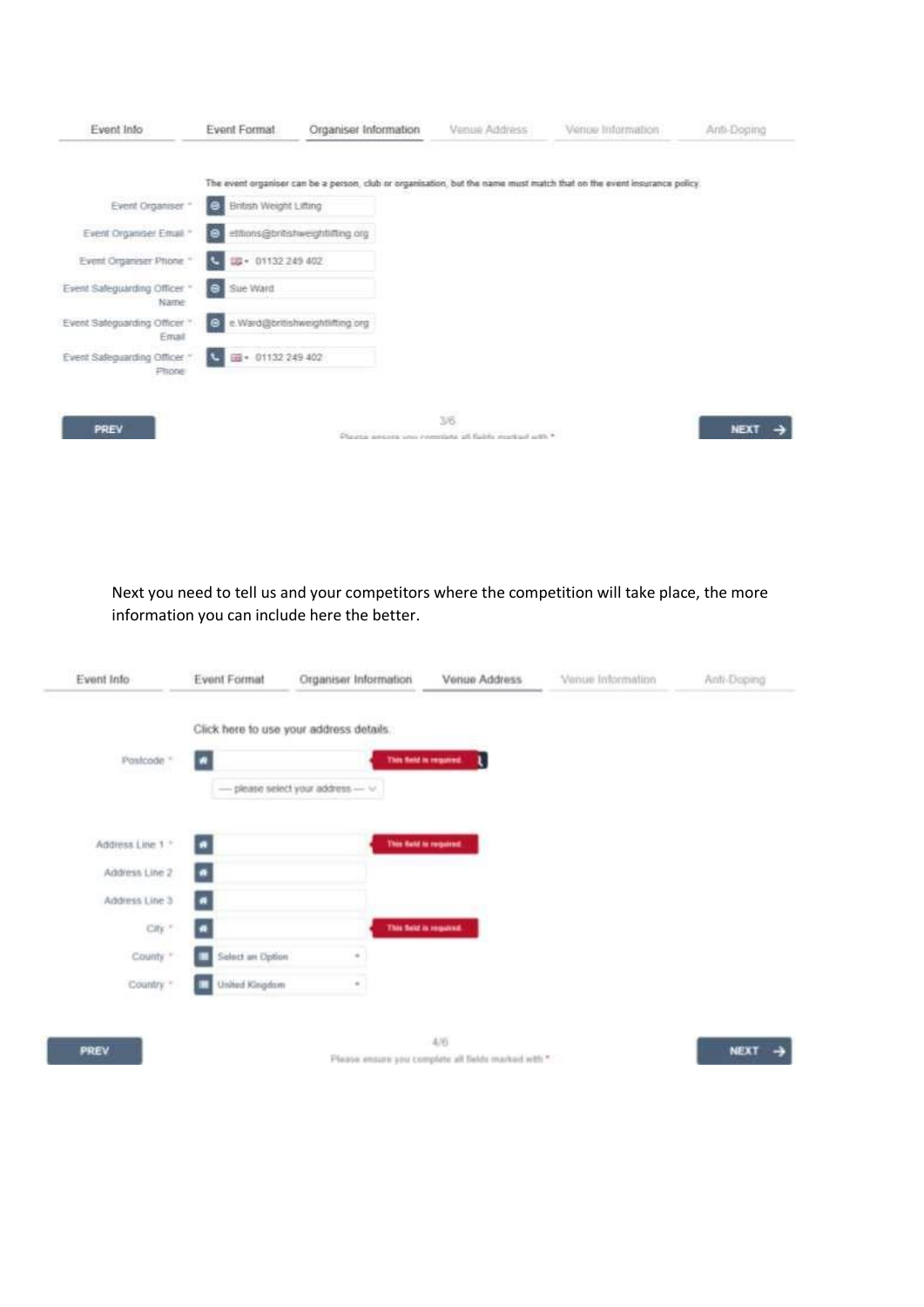The 'Venue Information' tab is only applicable for national events so for a Tier 3 competition you can simply click 'no' for all three options and move onto the final section.



The final page is 'Anti Doping'. This section is very important to ensuring weightlifting events run under BWL are in line with our commitment to Clean Sport. You can learn more about our work on Anti Doping by visiting our website. A few things to note when you're completing this page are:

- The Anti Doping Liaison can be the Event Organiser, most importantly though the person must be present at the event and available to assist UK Anti Doping if they arrive
- The 'Start' and 'End' time entered needs to be a rough match to that of your competition including the first weigh in
- The 'Schedule' entered needs to represent the timings and groups of lifters in your competition. The 'Schedule' can be as basic as listing the start and finish time of your competition along with the expected timings of each lifting group and must be uploaded in PDF Format
- 'Expected Numbers of Male/Female Entries' are the number of lifters for each sex that you expect. This does not have to be exact, just an estimation.

| Event Info                               | Event Format           | Organiser Information                            | Venue Address | Venue Information | Anti-Doping |
|------------------------------------------|------------------------|--------------------------------------------------|---------------|-------------------|-------------|
| Event Anti-Doping Liaison ~<br>Name.     | $\oplus$               |                                                  |               |                   |             |
| Event Anti-Doping Liaison *<br>Telephone | <b>College</b>         |                                                  |               |                   |             |
| Start Time."                             | $\bullet$              |                                                  |               |                   |             |
| End Time -                               | $\bullet$              |                                                  |               |                   |             |
|                                          |                        | Please note this file will be publicly viewable. |               |                   |             |
| Schedule:"                               | No file selected       | <b>Choose File</b><br>$\bullet$                  |               |                   |             |
| Expected Number of Male."<br>Entries:    | $\bullet$              |                                                  |               |                   |             |
| Expected Number of Female *<br>Eritries  | $\bullet$              |                                                  |               |                   |             |
| Sealed/Screwcap water *<br>available?    | O Yes<br>$\bigcirc$ No |                                                  |               |                   |             |